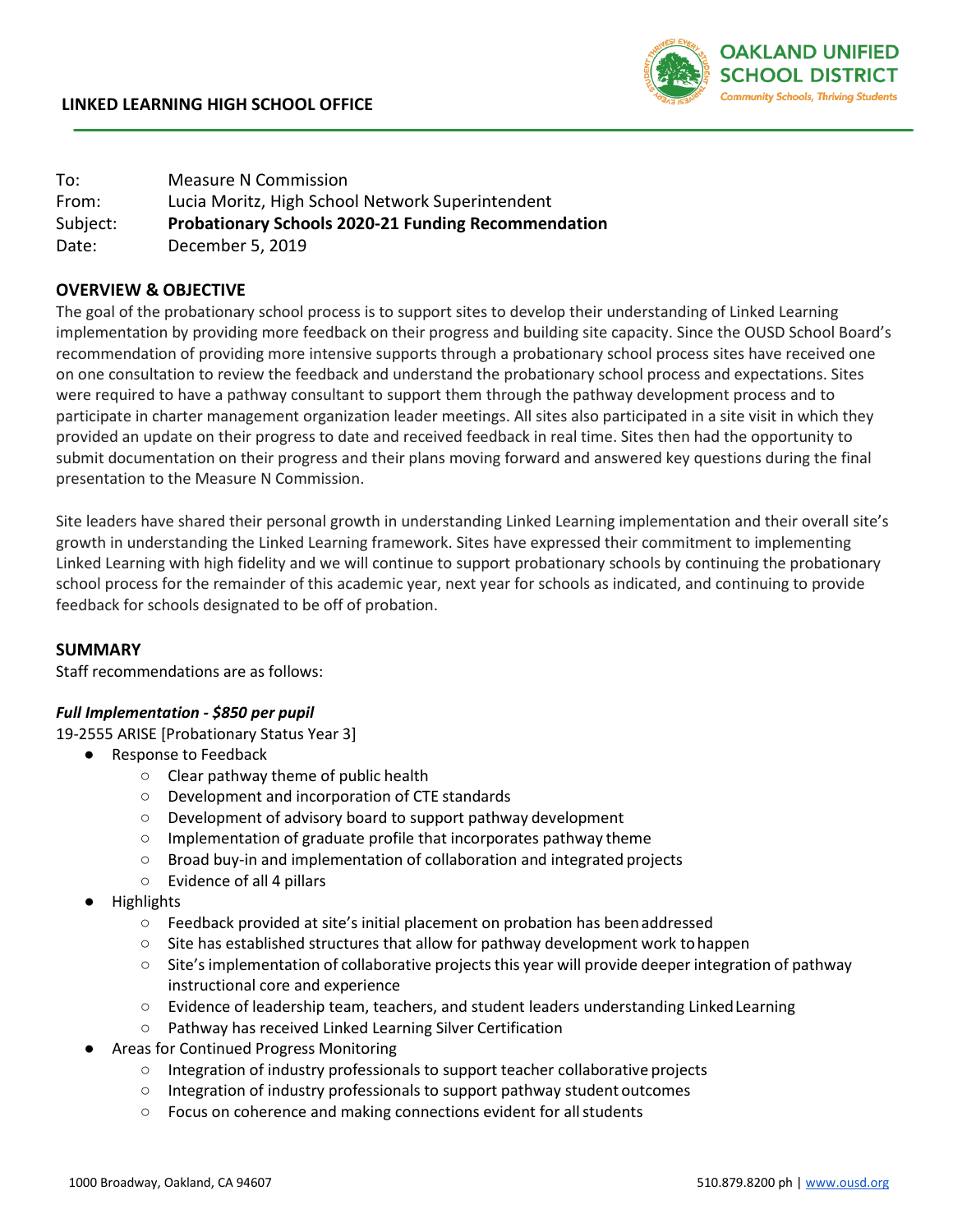

19-2556 Skyline [Probationary Status Year 2]

- Response to Feedback
	- Site leadership team intentionally developed systems to increase pathway accessto resources and Measure N funding
	- Site leadership has intentionally worked with pathway teachers/directors to think through the alignment of MYP and pathways
	- Structures are currently being implemented to provide ongoing support to pathwayleads
- **Highlights** 
	- Coherence amongst all stakeholders including administration, teachers and students in terms of Linked Learning pathway vision
	- Linked Learning pathway lead teachers are backwards mapping from the 12th grade capstone to create vertical alignment and integration of the common core standards, rigor and CTE standards from 9th to 12th grade to ensure students have developed the knowledge and skills necessary to graduate college and career ready
	- Teachers and staff have developed strong connections to industry partners and have started to integrate their knowledge into their instructional core content areas as part of their vertical alignment and integration of CTE standards
	- Each pathway has the core pillars of Linked Learning developed in the program of study including interdisciplinary projects, work based learning, 3 year CTE sequences, and integrated student support.
	- Teachers have vocalized feeling supported and that there is continuous improvement in the overall enabling conditions to support pathway development
	- Strong pathway teachers with deep knowledge of pathway development throughout theschool
	- Every student interviewed could articulate what they were learning and connect it back to their pathway theme
- Areas for Continued Progress Monitoring
	- Skyline has all three levels of work based learning in each of the pathways and the next step is to continue to integrate the Work-Based Learning experiences within pathways to ensure equitable access to these learning experiences by all students
	- Skyline is working to calibrate the quality and rigor of instructional experiences across all pathways to ensure equitable access to high-quality pathway instructional experience for allstudents

## 19-2560 Unity [Probationary Status Year 3]

- Response to Feedback
	- Clear theme of computer science
	- Pathway development work is distributed among a site team including teachers
	- Some staff attending project-based learning conference
	- Development of Tech Fair as an integrated project being implemented this year
	- Full pathway course sequence being implemented this year
	- Evidence of all 4 pillars
- **Highlights** 
	- Feedback provided at site's initial placement on probation has beenaddressed
	- Site has made major shifts and investments to align to Linked Learning
	- Site has established structures that allow for deeper pathway development work such as time during professional development
- Areas for Continued Progress Monitoring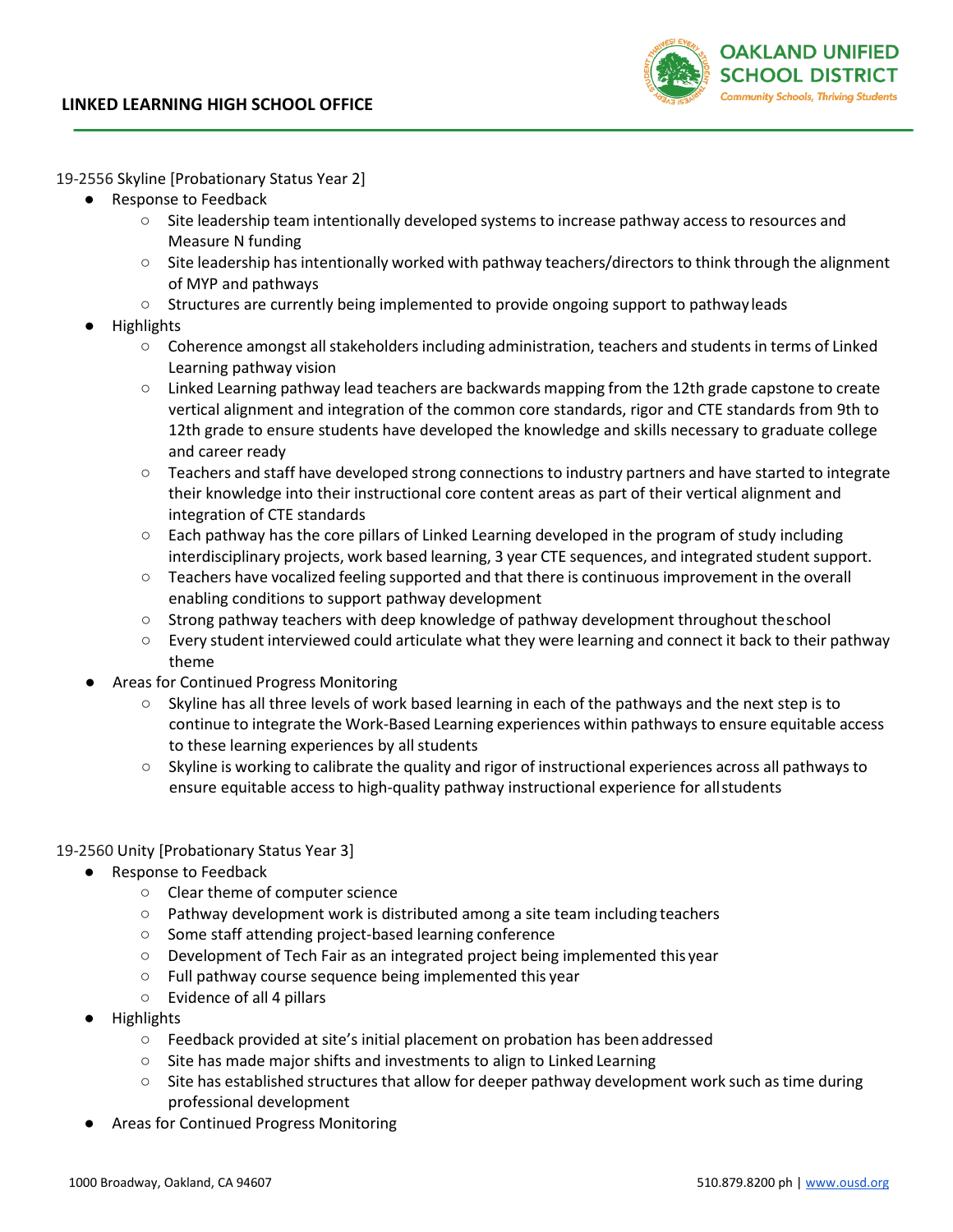

- Integration of industry professionals to ensure pathway student learning outcomes arealigned
- Integration of industry professionals to support teacher collaborative projects and continued buy-in from teachers
- Deeper integration of pathway theme through the implementation of integrated projects at each grade level
- Implementation of full scope and sequence of Work-Based Learning continuum throughout the regular school day
- Focus on coherence and making connections evident for allstudents
- Deeper reflection and integration of computer science and arts components ofpathway
- Building pathway culture and connections that are evident to students

#### *Probationary Planning and Piloting - \$525 per pupil*

19-2557 Aspire Lionel Wilson Prep [Probationary Status Year 3]

- Response to Feedback
	- Site has named engineering as pathway theme
	- Project Lead the Way curriculum implemented as core CTE sequence
	- $\circ$  Site has identified and begun to work with a consultant this year
	- Some teachers have demonstrated more understanding about what Linked Learning is
- **Highlights** 
	- $\circ$  Teachers have expressed leadership shift has led to more support and inclusion in pathway development work
	- Structures are in place that will allow pathway development work to thrive
	- Evidence of the beginning stages of integrated/collaborative projects
	- Evidence of Linked Learning being discussed with broader schoolstaff
- Areas for Continued Progress Monitoring
	- $\circ$  Core content teachers need support to understand how they are connected to the pathway and how to integrate it into their content (ex: site visits, professional development, coaching, conferences, etc.)
	- Deeper integration of CTE and pathway theme within core academic classes
	- Development and implementation of full scope and sequence of Work-Based Learning continuum throughout the regular school day
	- Staff needs continued support in understanding what is Linked Learning and how to integrate the pieces they have developed
	- Establishing protected collaboration time for teachers
	- Work with consultant to ensure that all 4 pillars are fully developed andintegrated
- 19-2558 East Bay Innovation Academy [Probationary Status Year 3]
	- Response to Feedback
		- Site has named computer science as pathway theme
		- Site has a Linked Learning consultant
		- Design team has expanded to include teachers
		- Larger school re-organization to have principal for high schoolspecifically
	- **Highlights** 
		- Teachers felt more included in the design process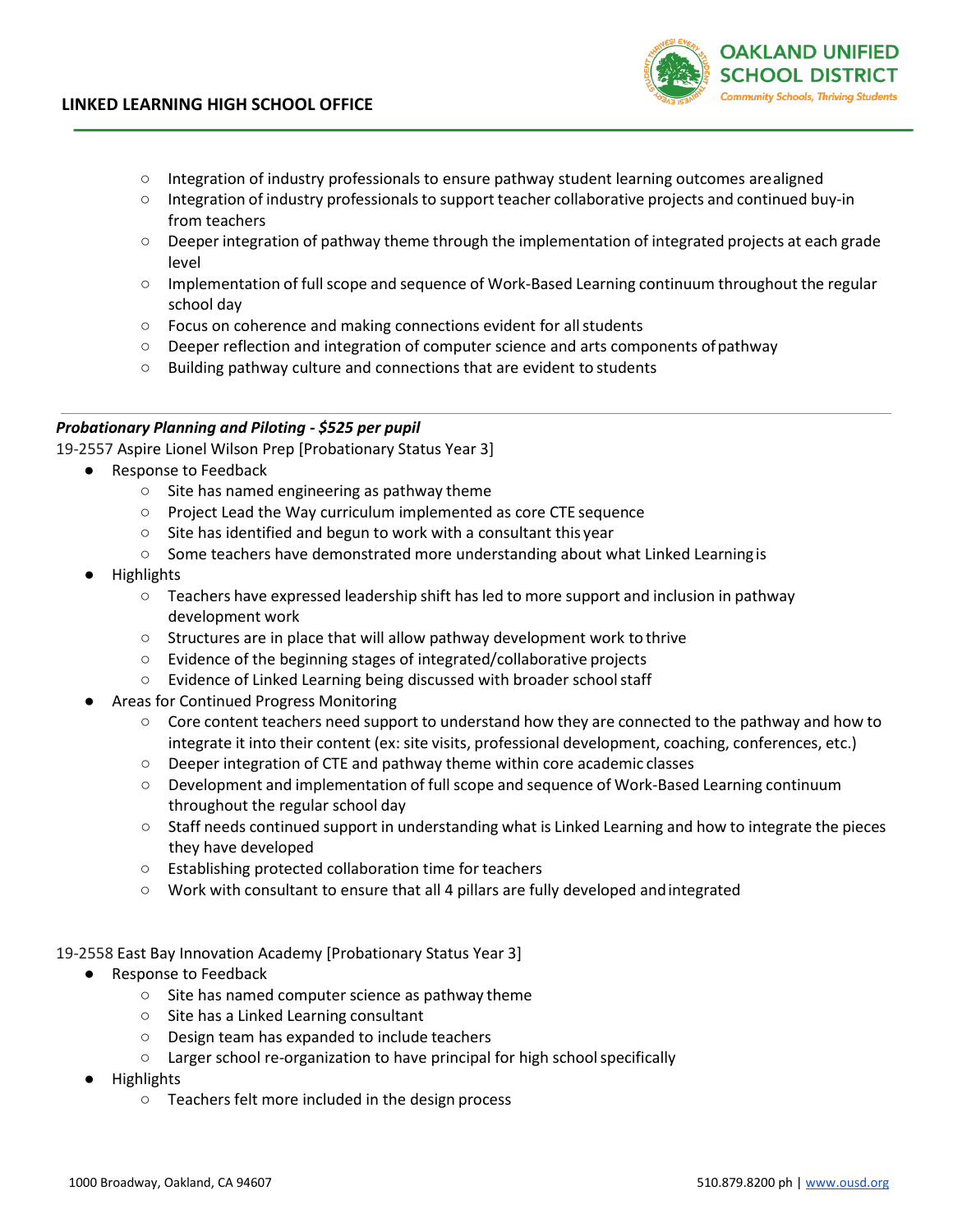- Overall there is more understanding and awareness of Linked Learning work happening at the school site
- Site leadership appears bought in and has been open and reflective on feedbackprovided
- Site has design team in place to assess and analyze structural and programmatic shifts that will be necessary to fully implement Linked Learning
- Areas for Continued Progress Monitoring
	- Potential master scheduling challenges and structural challenges that the design team must think through and address
	- Develop and implement a full scope and sequence of the Work-Based Learningcontinuum
	- Ensure equitable access and participation for all students in Work-Based Learningopportunities
	- Integration of industry professionals to support teacher collaboration and integratedprojects
	- Deeper reflection and integration of computer science and arts components ofpathway
	- Develop clear action steps that will be taken to address the previous feedbackprovided
	- Staff needs continued support in understanding what is Linked Learning and how to integrate the pieces they have developed
	- Establishing protected collaboration time for teachers
	- Work with consultant to ensure that all 4 pillars are fully developed andintegrated
- 19-2559 Oakland School for the Arts [Probationary Status Year 2]
	- Response to Feedback
		- $\circ$  Site is working with consultant to support pathway development work
		- Site has implemented changes in masterschedule changes that would support pathway development work
		- Site has established structure for more teacher collaboration
	- **Highlights** 
		- Site is honest about the need to further engage as a site as to the alignment of their current school model with the Linked Learning model
		- Site has established advisory and comprehensive student supports pillar extensively
		- Some teachers demonstrate more understanding about Linked Learningmodel
		- $\circ$  Site has clear industry sector(s) and the opportunity to align to Linked Learning model
		- Implementation of Business of Arts course
	- Areas for Continued Progress Monitoring
		- Core content teachers need support to understand how they are connected to the pathway and how to integrate it into their content (ex: site visits, professional development, coaching, conferences, etc.)
		- Development and implementation of full scope and sequence of Work-Based Learning continuum throughout the regular school day
		- Development of systems to provide equitable access and opportunity to Work-Based Learning opportunities
		- Deeper integration of CTE and pathway theme within core academic classes
		- Clear pathway student outcomes
		- Work with consultant to ensure that all 4 pillars are fully developed and integrated and reflected in pathway program of study
		- Develop clear action steps that will be taken to address the previous feedbackprovided
		- Staff needs continued support in understanding what is Linked Learning and how to integrate the pieces they have developed

**OAKLAND UNIFIED** SCHOOL DISTRICT **Community Schools, Thriving Students**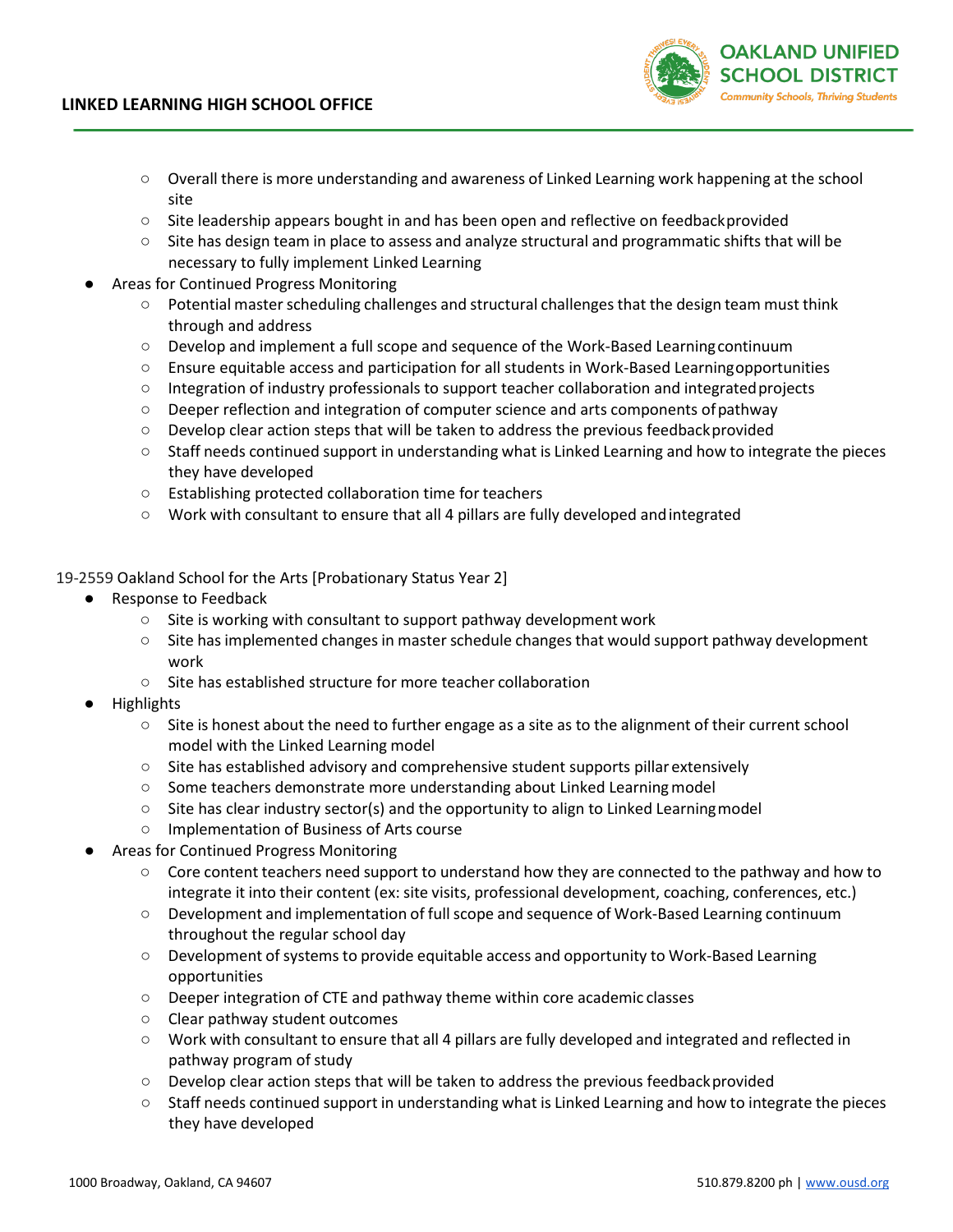

○ Establishing protected collaboration time for teachers